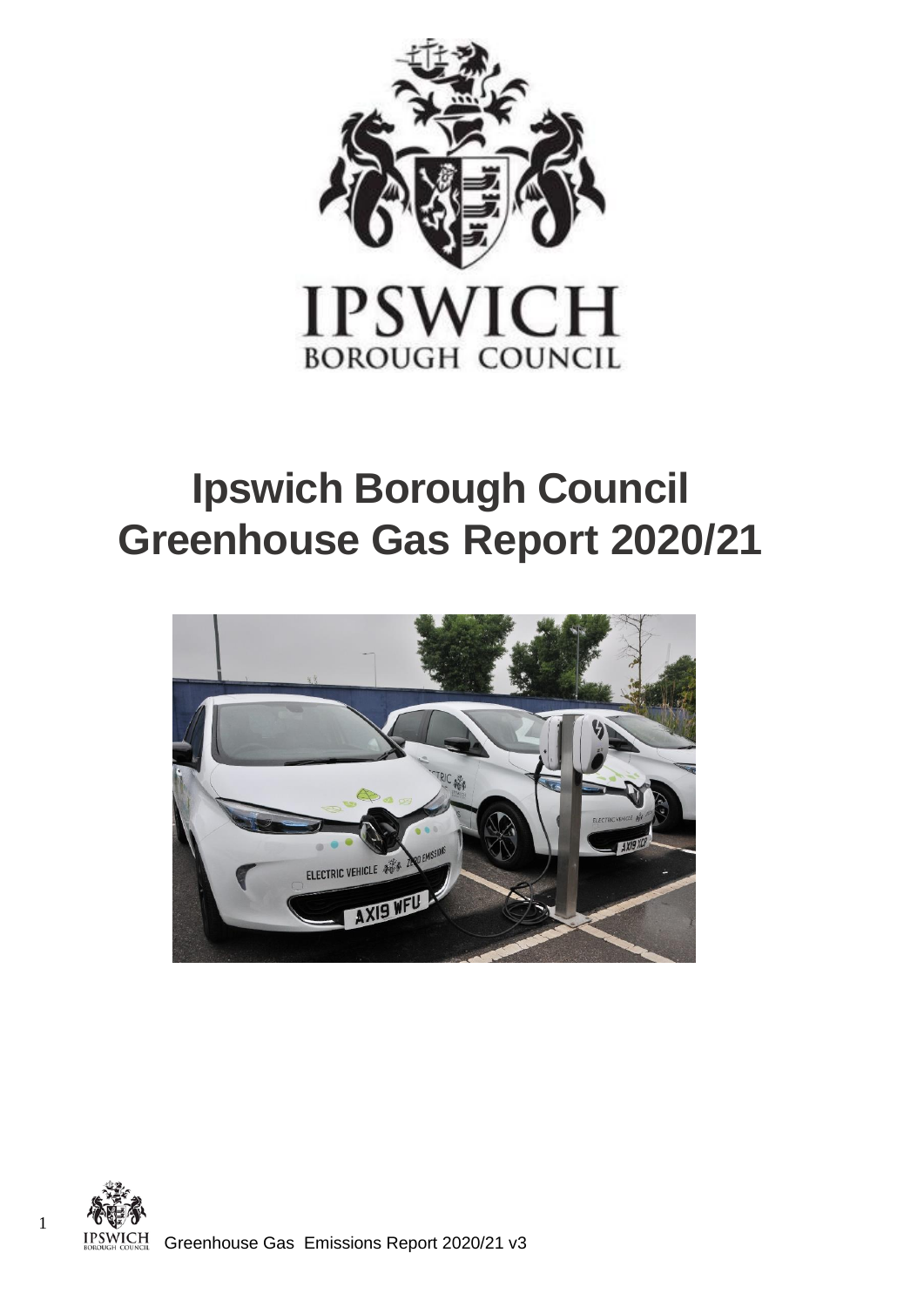## **Contents**

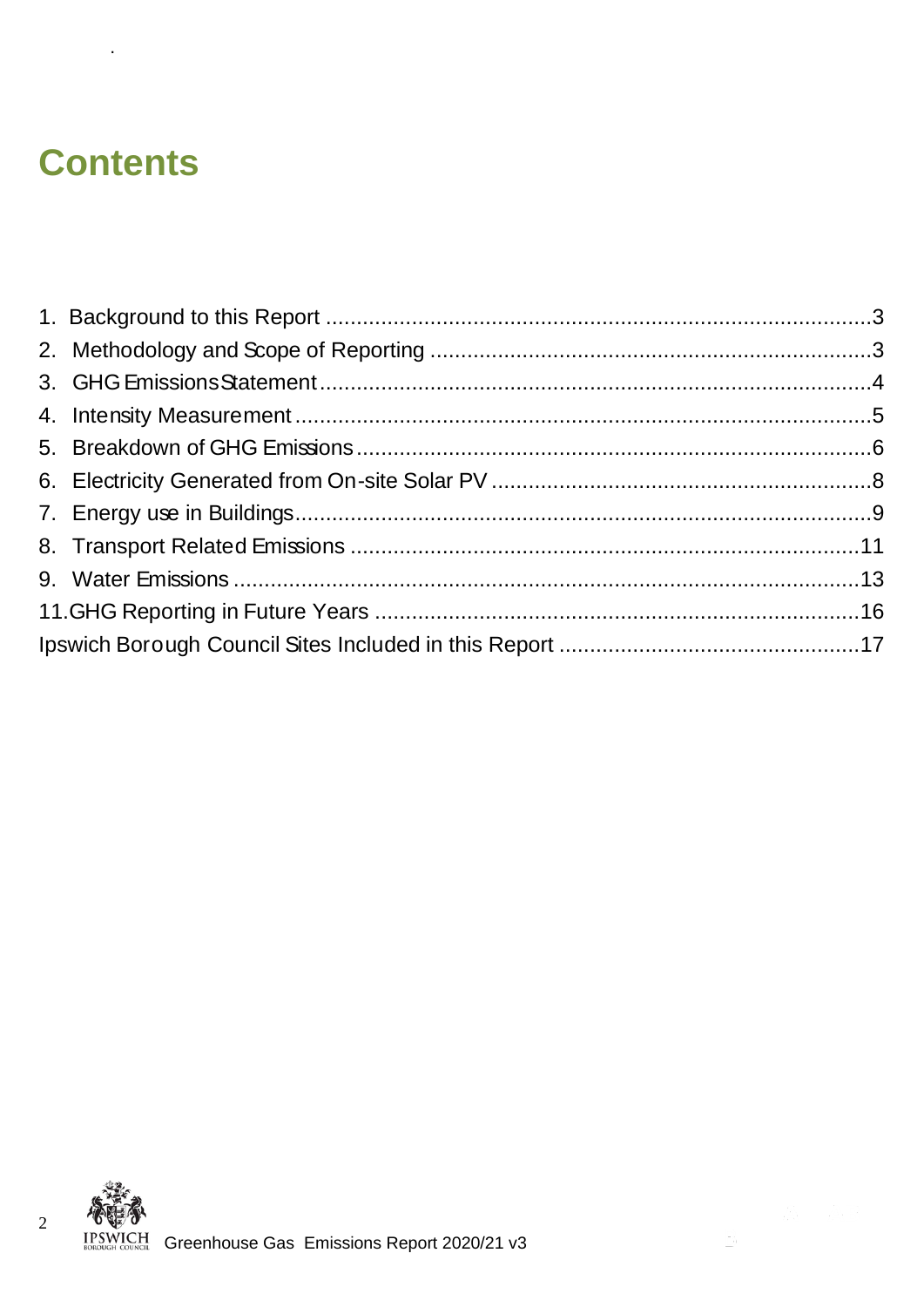## <span id="page-2-0"></span>**1. Background to this Report**

Local authorities in England have been requested by Government to measure and report annually upon the greenhouse gas (GHG) emissions arising from their own activities. <sup>1</sup> This Annual Greenhouse Gas Report follows HM Government Environmental Reporting Guidelines with emissions broken down into three scopes and reported in Carbon Dioxide Equivalent (CO<sub>2</sub>e), calculated using the UK Government's 2020 carbon conversion factors.<sup>2,3</sup>

Ipswich Borough Council is a second tier Local Authority. Head Office is Grafton House, 15-17 Russell Road, Ipswich, Suffolk IP1 2DE. The report covers the annual period  $1$ <sup>st</sup> April 2020 to  $31$ <sup>st</sup> March 2021.

## <span id="page-2-1"></span>**2. Methodology and Scope of Reporting**

This 2020/21 Greenhouse Gas Report covers emissions from Ipswich Borough Council's own estate and operations looking at electricity, gas, vehicle fleet fuel use, business travel, and water supply and disposal. Social housing is outside of the scope of the report, and in contrast to 2019/20, energy used in communal areas of sheltered housing and blocks of flats is also excluded. Appendix 1 details the properties included within this report.

Energy, water and fuel consumption data has been provided by Ipswich Borough Council with GHG emissions calculations and analysis carried out by Groundwork

1 Via a letter to Local Authorities [https://www.gov.uk/guidance/sharing-information-on-greenhouse-gas](https://www.gov.uk/guidance/sharing-information-on-greenhouse-gas-emissions-from-local-authority-own-estate-and-operations-previously-ni-185)[emissions-from-local-authority-own-estate-and-operations-previously-ni-185](https://www.gov.uk/guidance/sharing-information-on-greenhouse-gas-emissions-from-local-authority-own-estate-and-operations-previously-ni-185) 

<sup>2</sup> H.M. Government Environmental Reporting Guidelines

[https://assets.publishing.service.gov.uk/government/uploads/system/uploads/attachment\\_data/file/791529/](https://assets.publishing.service.gov.uk/government/uploads/system/uploads/attachment_data/file/791529/Env-reporting-guidance_inc_SECR_31March.pdf) [Env-reporting-guidance\\_inc\\_SECR\\_31March.pdf](https://assets.publishing.service.gov.uk/government/uploads/system/uploads/attachment_data/file/791529/Env-reporting-guidance_inc_SECR_31March.pdf) 

<sup>3</sup> <https://www.gov.uk/government/publications/greenhouse-gas-reporting-conversion-factors-2020>

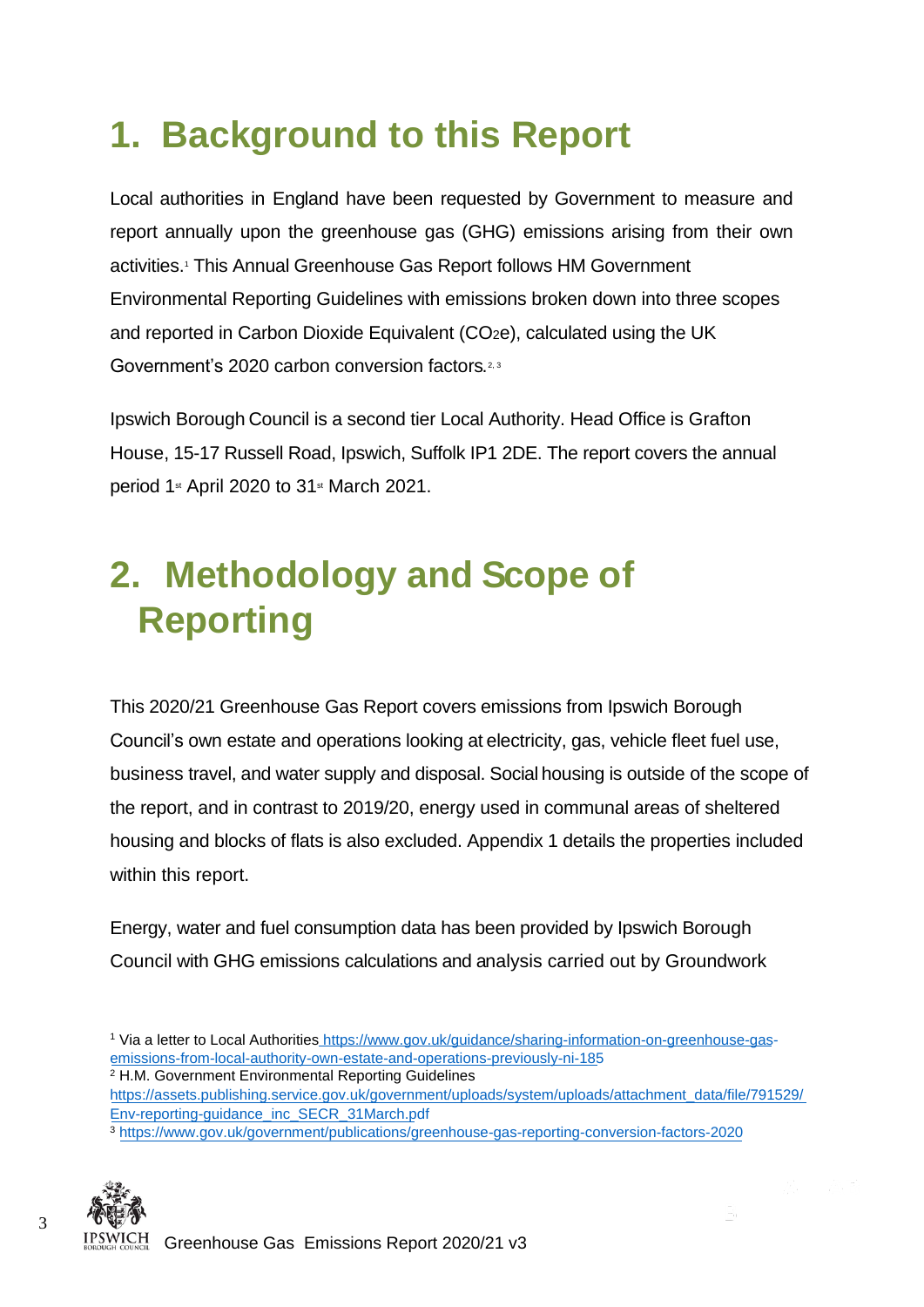Suffolk. In line with the Environmental Reporting Guidelines carbon emissions are broken down into direct and indirect emissions. These are categorized into Scope 1, Scope 2 and Scope 3 emissions according to which activity and fuel or energy use they arise from.

Scope 1: These are Direct Emissions which arise from the activities of an organization and include fuel combustion on site such as gas boilers and fleet vehicles.

Scope 2: These are Indirect Emissions from electricity purchased and used by the organization. Emissions are created during the production of the energy which is eventually used by the organisation.

Scope 3: These are all other Indirect Emissions from activities of the organisation, occurring from sources that they do not own or control. In this GHG report these cover emissions associated with business travel by employees, hired vehicles, water supply and disposal, and those associated with the 'Transmission and Distribution' (T&D) of electricity purchased by the organisation.

GHG emissions are expressed as tonnes of  $CO<sub>2</sub>$  equivalents (tCO<sub>2</sub>e). This is a unit of measurement used to indicate the global warming potential of a greenhouse gas, expressed in terms of the global warming potential of one unit of carbon dioxide. The UK Government's 2020 Carbon Conversion Factors have been applied to the units of energy and fuel consumption to calculate the associated emissions.<sup>4</sup>

### <span id="page-3-0"></span>**3. GHG Emissions Statement**

Ipswich Borough Council's total gross greenhouse gas emission statement for the year 2020/21 has been calculated to be  $3,516$  tCO<sub>2</sub>e, as shown in Table 1.

<sup>4</sup><https://www.gov.uk/government/publications/greenhouse-gas-reporting-conversion-factors-2020>

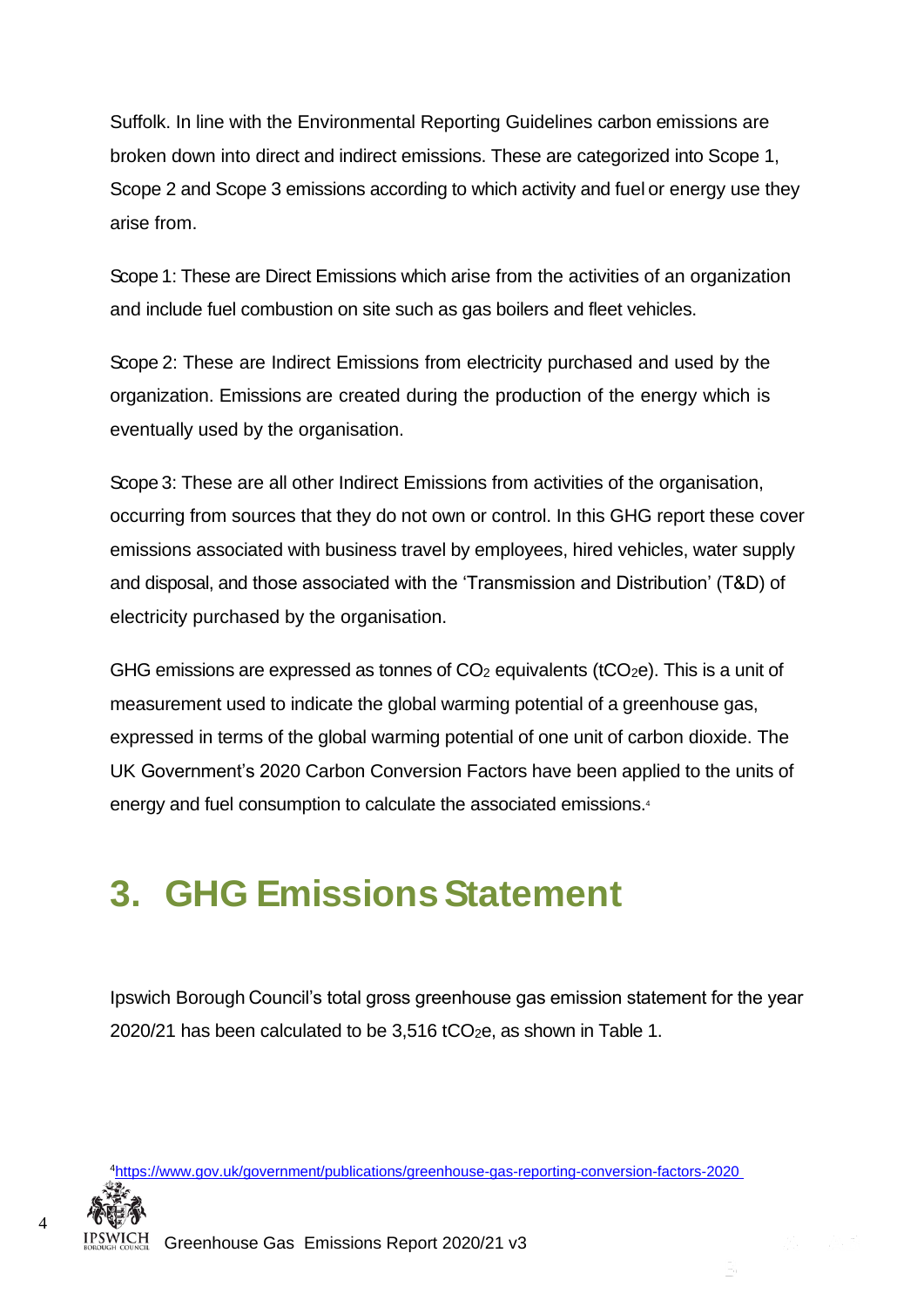|         | <b>GHG Emissions</b><br>(tCO <sub>2</sub> e)  |       |
|---------|-----------------------------------------------|-------|
|         | <b>Natural Gas</b>                            | 1,370 |
| Scope 1 | Council Owned Vehicles (diesel and<br>petrol) | 1,124 |
|         | <b>Mobile Machinery</b>                       | 66    |
| Scope 2 | Electricity                                   |       |
|         | Water supply and disposal                     | 33    |
|         | <b>Employee Business Travel</b>               | 4     |
| Scope 3 | <b>T&amp;D Emissions from Electricity</b>     | 72    |
|         | Non-Council owned vehicle use (hired)         | 13    |
|         |                                               | 3,516 |

#### **Table 1. Emissions Statement (Estate and Operations) 2020/21**.

Transmission and Distribution Losses (T&D) refers to the emissions associated with electricity which is lost from the system used for delivering the purchased electricity. These emissions are calculated by using a 'T&D loss' emission factor which is included in the 2020 Carbon Conversion Factors.

Ipswich Borough Council purchases its grid electricity via EDF's 'Zero Carbon for Business' tariff which is a low-carbon nuclear source but does not allow the organisation to report zero emissions for its Scope 2 electricity.

### <span id="page-4-0"></span>**4. Intensity Measurement**

In mid-2020 Ipswich Borough Council served a population of 135,979.<sup>5</sup> An intensity ratio of 'kilogrammes of CO2e per resident' has been calculated to be 25.86 kgCO2e/resident for this period.

[https://www.ons.gov.uk/peoplepopulationandcommunity/populationandmigration/populationestimates/data](https://www.ons.gov.uk/peoplepopulationandcommunity/populationandmigration/populationestimates/datasets/populationestimatesforukenglandandwalesscotlandandnorthernireland) [sets/populationestimatesforukenglandandwalesscotlandandnorthernireland](https://www.ons.gov.uk/peoplepopulationandcommunity/populationandmigration/populationestimates/datasets/populationestimatesforukenglandandwalesscotlandandnorthernireland) 

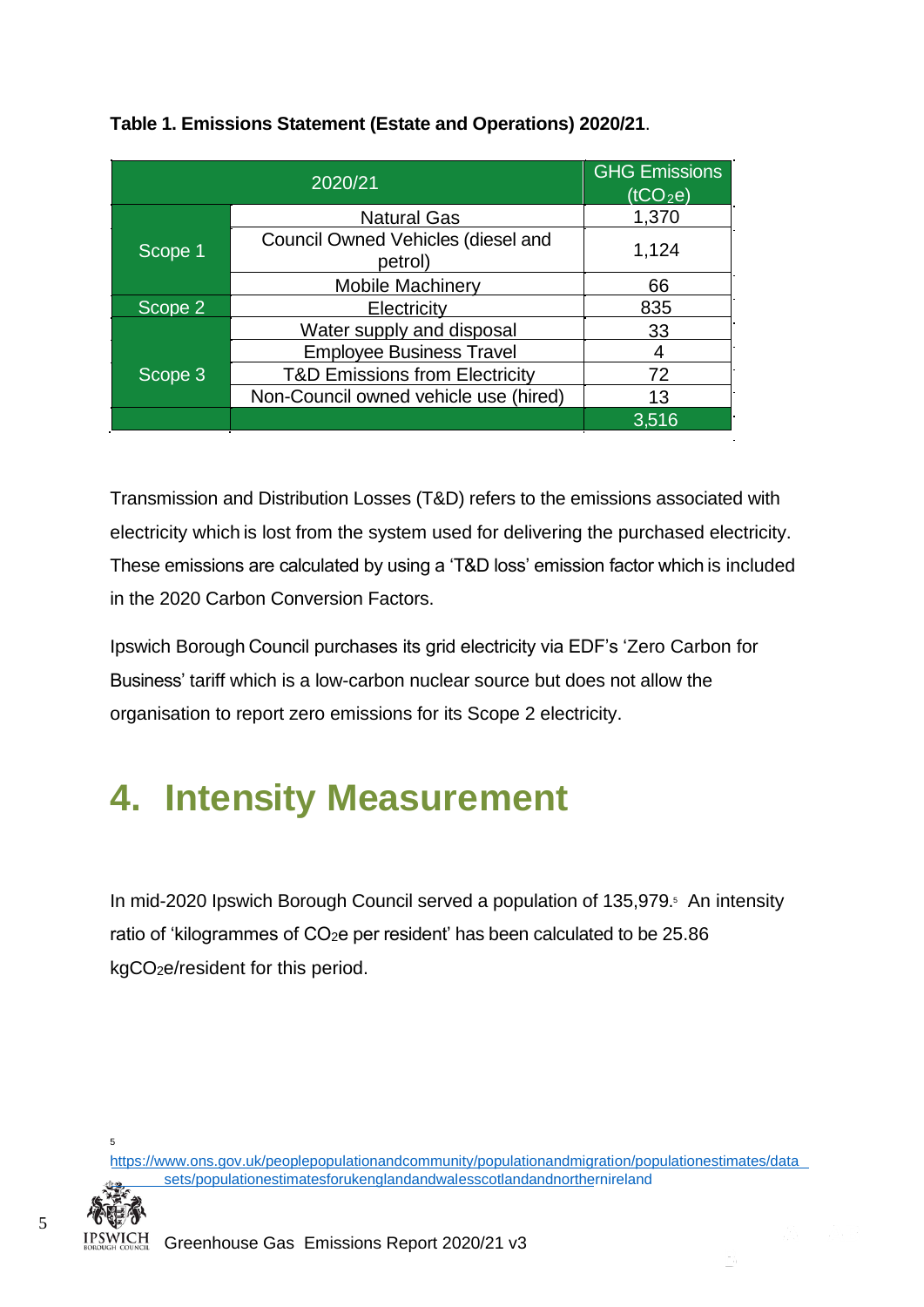## <span id="page-5-0"></span>**5. Breakdown of GHG Emissions**

Of the total 3,516 tCO2e for the period 2020/21, 39% has been calculated to be attributable to Scope 1 emissions arising from natural gas used for the heating of Council operated buildings. Grid electricity use accounts for 26% of emissions (and includes the Scope 2 electricity use in buildings, as well as the electric vehicle charging points at Grafton House and Gipping House and the associated Scope 3 T&D emissions).

Fleet mileage (including short term hire vehicles) accounts for 32% of total GHG emissions, mobile machinery for 2% and employee business travel (based on mileage claims for car travel) <1%.

Emissions arising from water supply and sewerage account for the remaining 1% of total emissions.



A breakdown of emissions is provided in Figure 1 below.



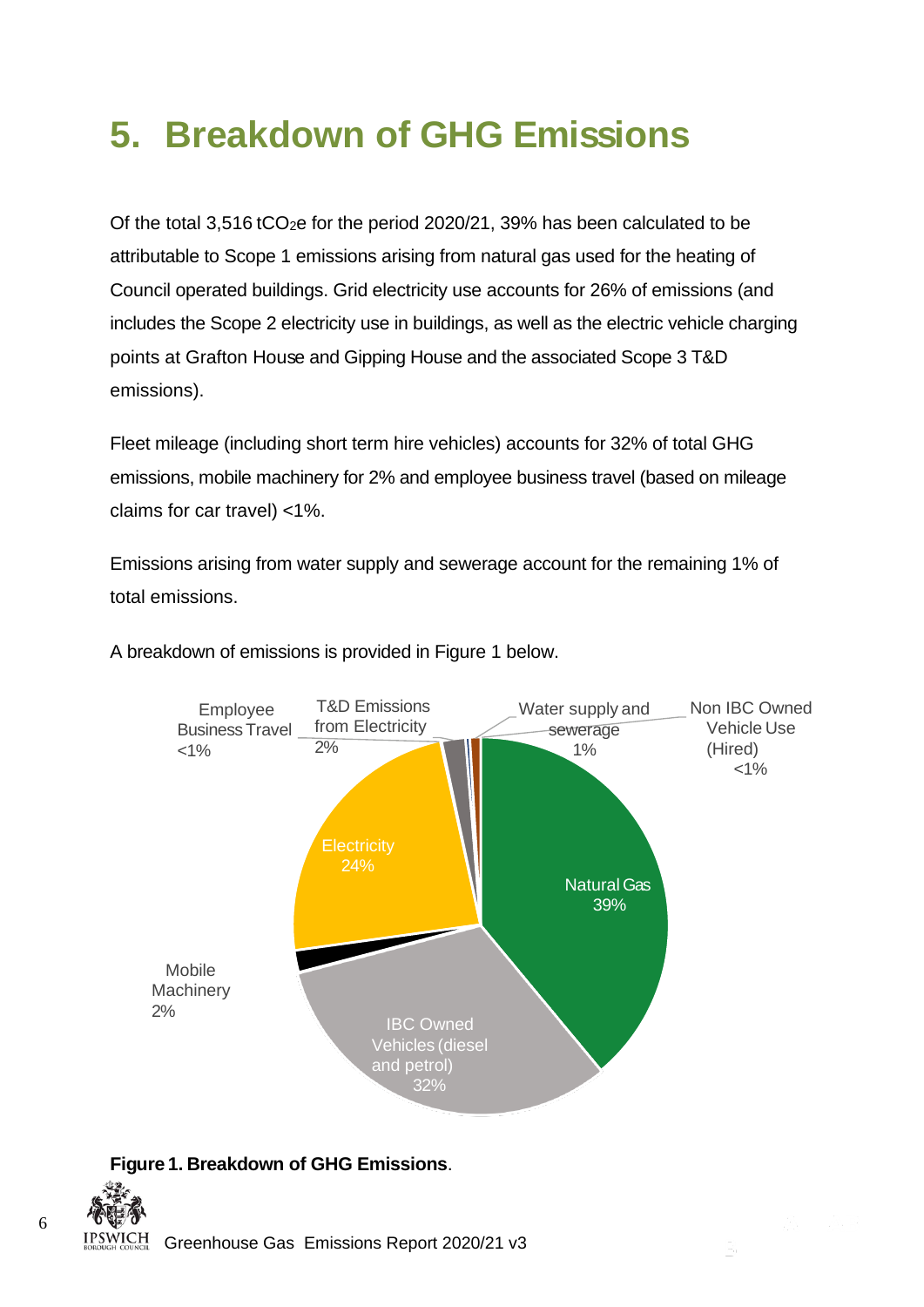Table 2 below details the breakdown of emissions at each building included within this report. Energy emissions (65%) include gas, electricity and the associated T&D emissions. Transport emissions (36%) include those arising from Council owned vehicles, hired vehicles, mobile machinery, and employee business travel. Transport emissions have been apportioned to a building according to department location, for example, the refuse fleet are based at Gipping House so emissions arising from refuse vehicles have been apportioned to Gipping House. Water emissions (<1%) include emissions arising from water supply and sewerage.

|                               | Energy           | <b>Transport</b> | Water     | <b>Total</b>     |
|-------------------------------|------------------|------------------|-----------|------------------|
| <b>Building</b>               | <b>Emissions</b> | <b>Emissions</b> | Emissions | <b>Emissions</b> |
| Crown Pools                   | 677.4            |                  | 9.1       | 686.4            |
| <b>Grafton House</b>          | 493.4            | 168.9            | 0.9       | 663.2            |
| Cemetery and Crematorium      | 356.4            |                  | 3.4       | 359.8            |
| Ipswich Museum                | 107.3            |                  | 0.2       | 107.4            |
| <b>Christchurch Mansion</b>   | 100.6            |                  | 0.5       | 101.1            |
| <b>Gipping House</b>          | 98.6             | 921.4            | 0.9       | 1020.8           |
| <b>Regent Theatre</b>         | 86.3             |                  | 1.2       | 87.4             |
| Fore Street Pool              | 84.8             |                  | 2.0       | 86.8             |
| Gainsborough SC               | 81.8             |                  | 2.5       | 84.3             |
| <b>Whitton SC</b>             | 47.1             |                  | 1.4       | 48.5             |
| Town Hall*                    | 47.2             |                  | 2.6       | 49.9             |
| Chantry Park Stables          | 26.1             |                  | 1.1       | 27.2             |
| Holywells Park - stable block | 23.5             | 116.4            | 0.3       | 140.2            |
| Corn Exchange**               | 15.7             |                  |           | 15.7             |
| Ipswich Art Gallery           | 12.3             |                  | 0.0       | 12.4             |
| Ransomes                      | 8.5              |                  | 2.1       | 10.5             |
| Athena Hall Gym***            | 5.2              |                  |           | 5.2              |
| <b>Toilet blocks</b>          | 5.1              |                  | 4.4       | 9.5              |
| Reg Driver Centre****         |                  |                  | 0.4       | 0.4              |
| Total                         | 2,277.3          | 1,206.6          | 32.7      | 3,516.4          |

#### **Table 2. Breakdown of emissions by building.**

\* Energy emissions include gas only. Electricity supply is included in consumption figure for Corn Exchange.

\*\* Energy data includes electricity supply to Town Hall. Water data is included in consumption figures for Town Hall. \*\*\* No water data is available for the year 2020/21 as it was closed and Ipswich Borough Council no longer operate

it.

\*\*\*\* Energy data is included in consumption figures for Christchurch Mansion.

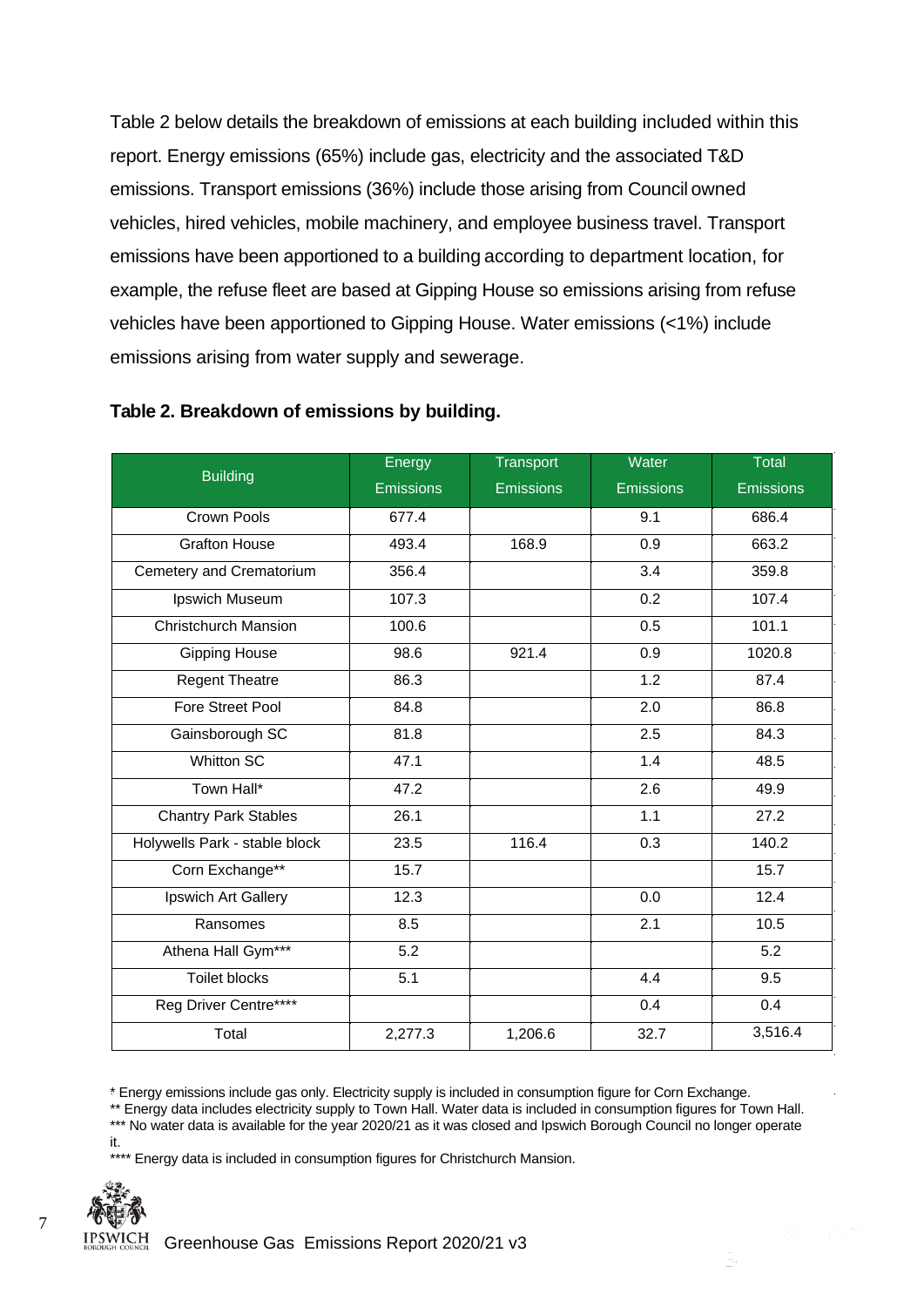## <span id="page-7-0"></span>**6. Electricity Generated from On site Solar PV**

In 2020/21 Ipswich Borough Council had solar photovoltaic (PV) systems installed at four sites. Generation meter readings were not available and has therefore been estimated from the kWp size and orientation of each system.

These generated an estimated total of 104,826 kWh over this annual period, Table 3.

| <b>Site</b>                   | <b>Estimated solar</b><br>generation 2020/21<br>(kWh) |
|-------------------------------|-------------------------------------------------------|
| Gainsborough Sports<br>Centre | 40,000                                                |
| <b>Whitton Sports Centre</b>  | 37,000                                                |
| <b>Crown Pools</b>            | 17,200                                                |
| Fore St Baths                 | 10,626                                                |
| <b>Total</b>                  | 104,826                                               |

Table 3. Solar PV Installations and Electricity Generation.

This renewable energy generation avoids associated emissions of grid electricity of approximately 30.2tCO<sub>2</sub>e/year.

It has not been possible to ascertain how much of the electricity generated at these sites is used on site as no data from export meters was available. It is recommended that generation and export data is recorded where possible and included in future GHG reporting.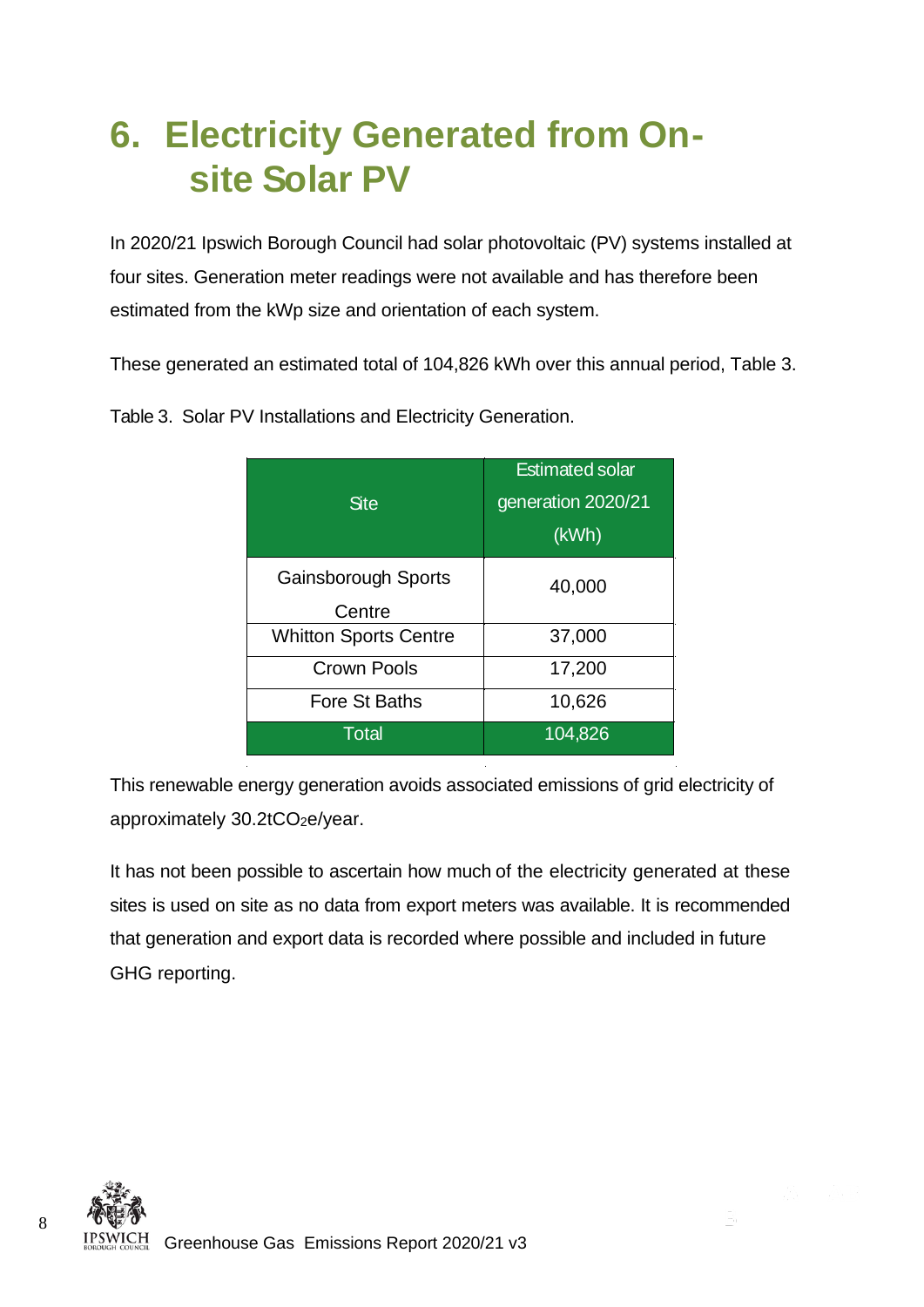## <span id="page-8-0"></span>**7. Energy use in Buildings**

Electricity and gas consumption data was provided from meter readings at all Ipswich Borough Council's buildings and other sites it occupies.

As shown above in Figure 1, electricity and gas consumption together account for 63% of total emissions. Further analysis has shown that the 10 buildings with the highest annual energy use account for 59% of total GHG emissions, the breakdown of which is shown in Figure 2.



#### **Figure 2. Top 10 buildings with the highest annual GHG emissions in 2020/21**.

The top three buildings in 2019/20 (Crown Pools, Grafton House, and the Cemetery and Crematorium) have remained the same in 2020/21. Figure 3 below shows a comparison between the emissions of the top 10 buildings in 2020/21 with their

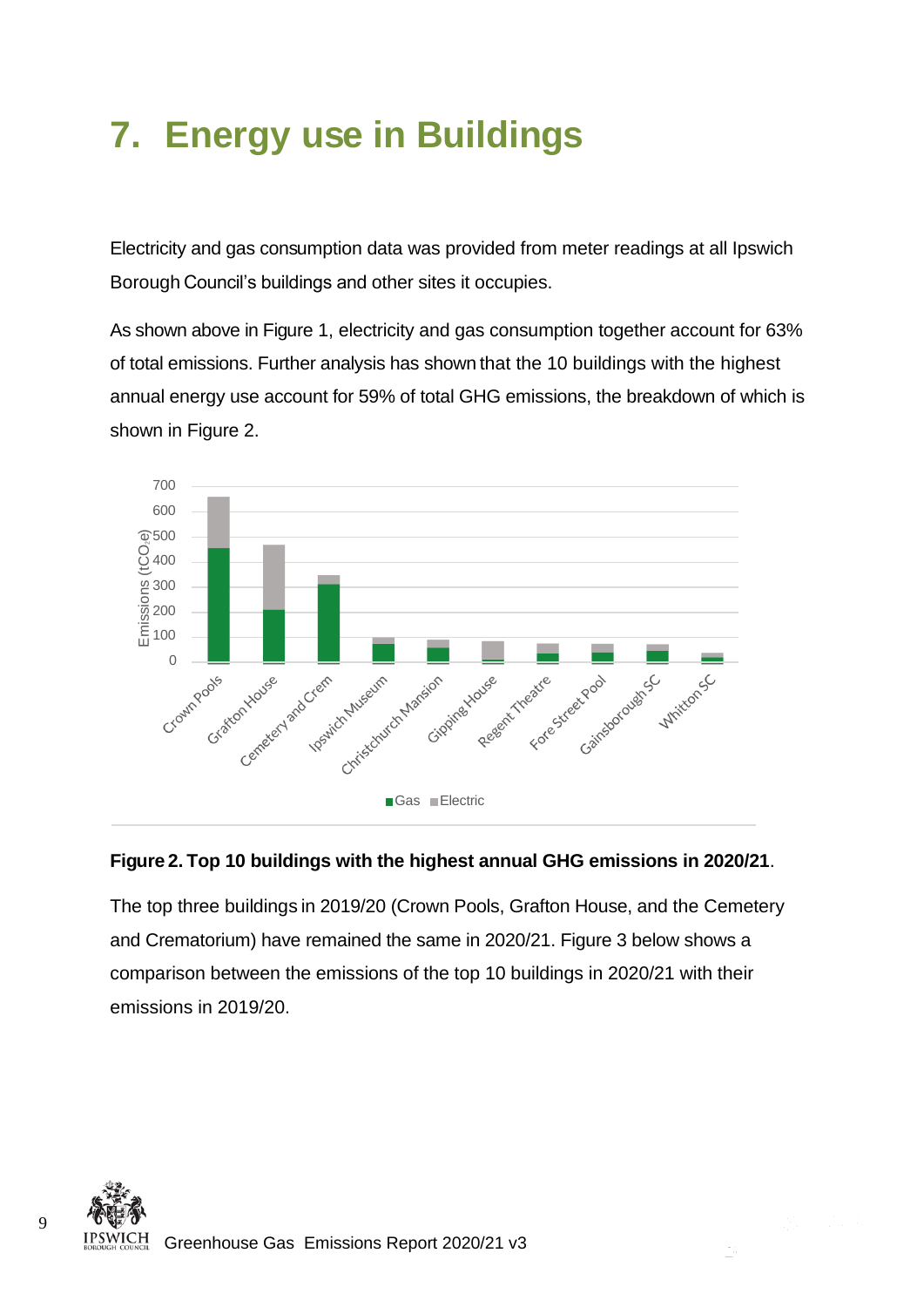

Figure 3. Top 10 buildings with the highest annual GHG emissions in 2020/21 compared with their emissions from 2019/20.

Emissions in 2020/21 have fallen significantly for Crown Pools (-37%), Fore Street Pools (-37%), Regent Theatre (-35%), Gipping House (-30%), Ipswich Museum (-21%), Gainsborough Sports Centre (-9%), and Whitton Sports Centre (-9%).

Unprecedented lockdowns caused by the Covid-19 pandemic forced non-essential services and public venues to shut down for the majority of 2020/21. The impact of this can, in part, explain some of the significant emissions reductions experienced by the sports and leisure centres, museum, and theatre.

In addition to building closures, some energy efficiency projects have also taken place, including lighting upgrade in the basement and changing rooms of Crown Pools. It is unknown how much of the 37% decrease in emissions can be attributed to this upgrade.

However, emissions have risen for the Cemetery and Crematorium (+10%) and Grafton House (+5%) which may also be attributed to the Covid-19 pandemic. At the same time as building closures and reduced occupancies, some buildings were required

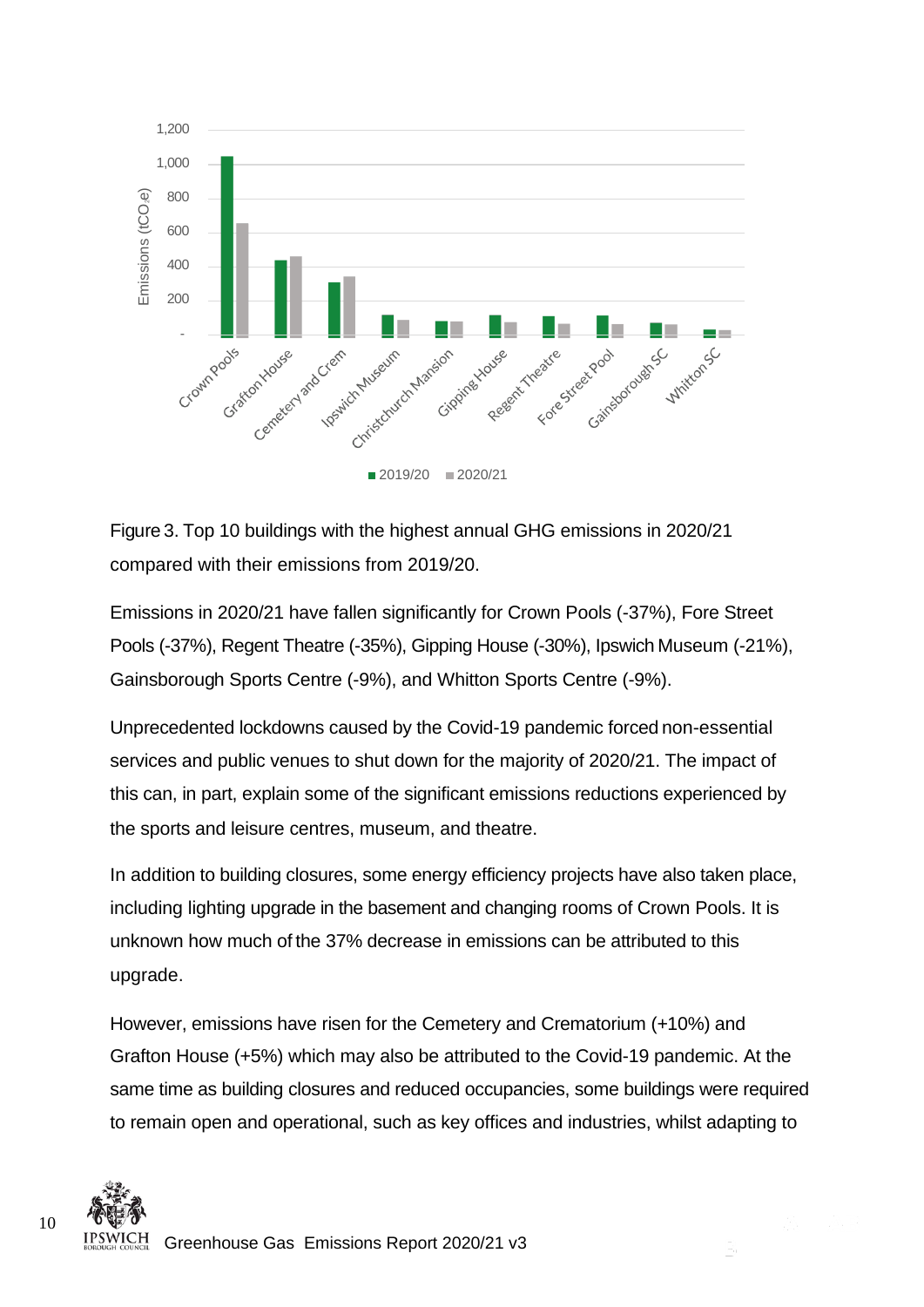requirements of Covid-19 such as increased ventilation. In this instance an increase in energy for heating can be seen where having windows or increasing ventilation during the winter will have a negative impact on heating energy consumption.

The decarbonisation of the UK electricity grid has continued to have a positive effect in reducing the carbon intensity of electricity and therefore the resultant Scope 2 emissions. The UK grid factor continued to reduce decreasing a further 9% from the 2019/20 reporting year.

### <span id="page-10-0"></span>**8. Transport Related Emissions**

Transport related emissions (fleet mileage, mobile machinery and employee business mileage) account for 36% of Ipswich Borough Council's total annual GHG emissions.

As shown in Figure 4, the majority (32%) of transport-related emissions for 2020/21 can be attributed to fleet vehicles. These include refuse collection vehicles, vans, passenger vehicles and road-going tractors/agricultural vehicles (including both leased vehicles and those on short-term hire).



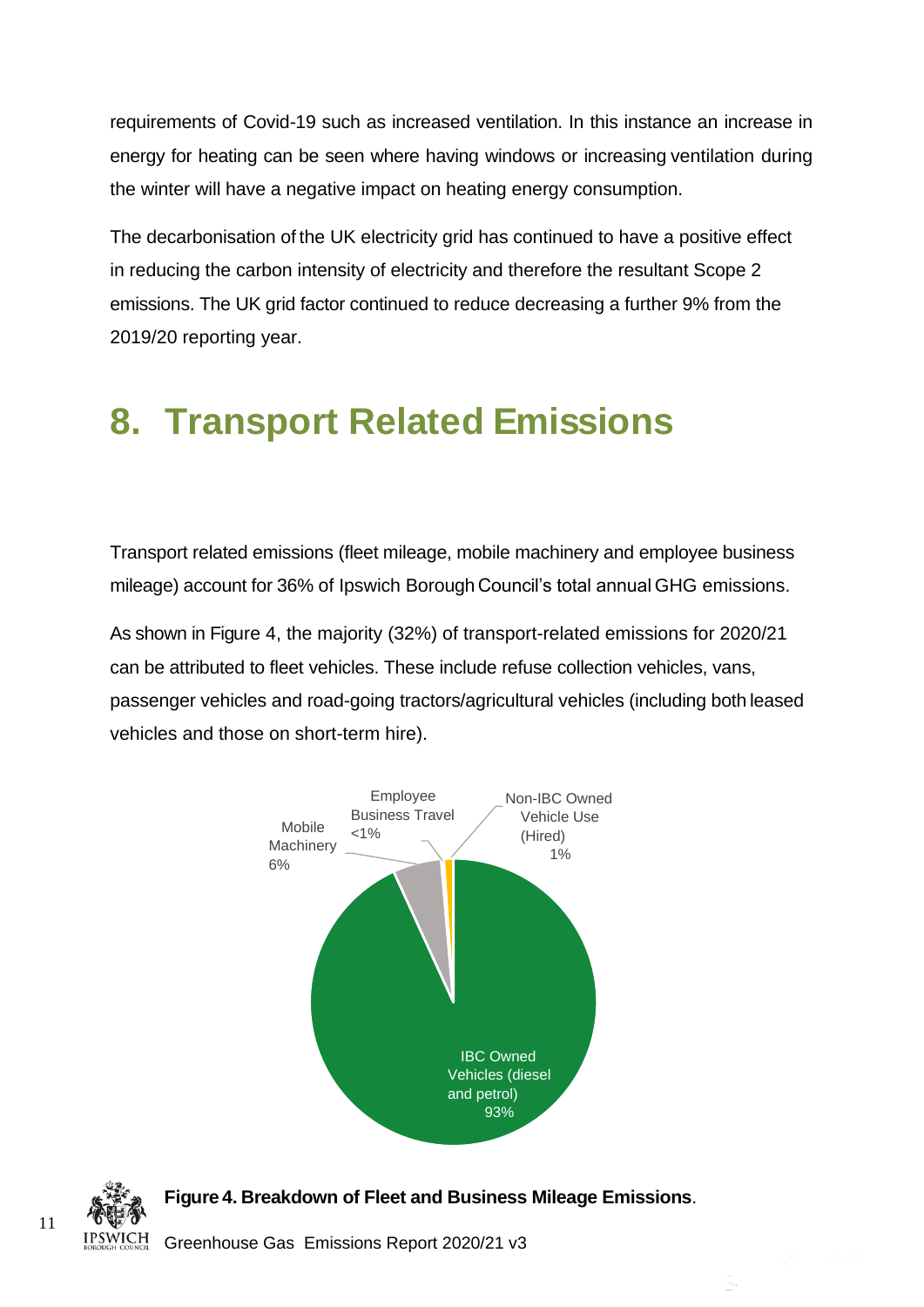Emissions from fleet vehicles have increased by 69% since 2019/20, Figure 5. It's likely that this is due to improved data reporting. In 2019/20 fleet emissions were estimated according to annual mileage figures. For 2020/21, actual fuel consumption in litres was available for all vehicles.



#### **Figure 5. Comparison of transport related emissions in 2019/20 and 2020/21.**

Emissions arising from employee business mileage have decreased by 53% since 2019/20 and this can also be attributed to the Covid-19 pandemic where homeworking was in place for much of the year with most face-to-face meetings cancelled and moved online.

From the data available it is not possible to determine what type of vehicle employee mileage claims are made in and for this reason an average conversion factor (unknown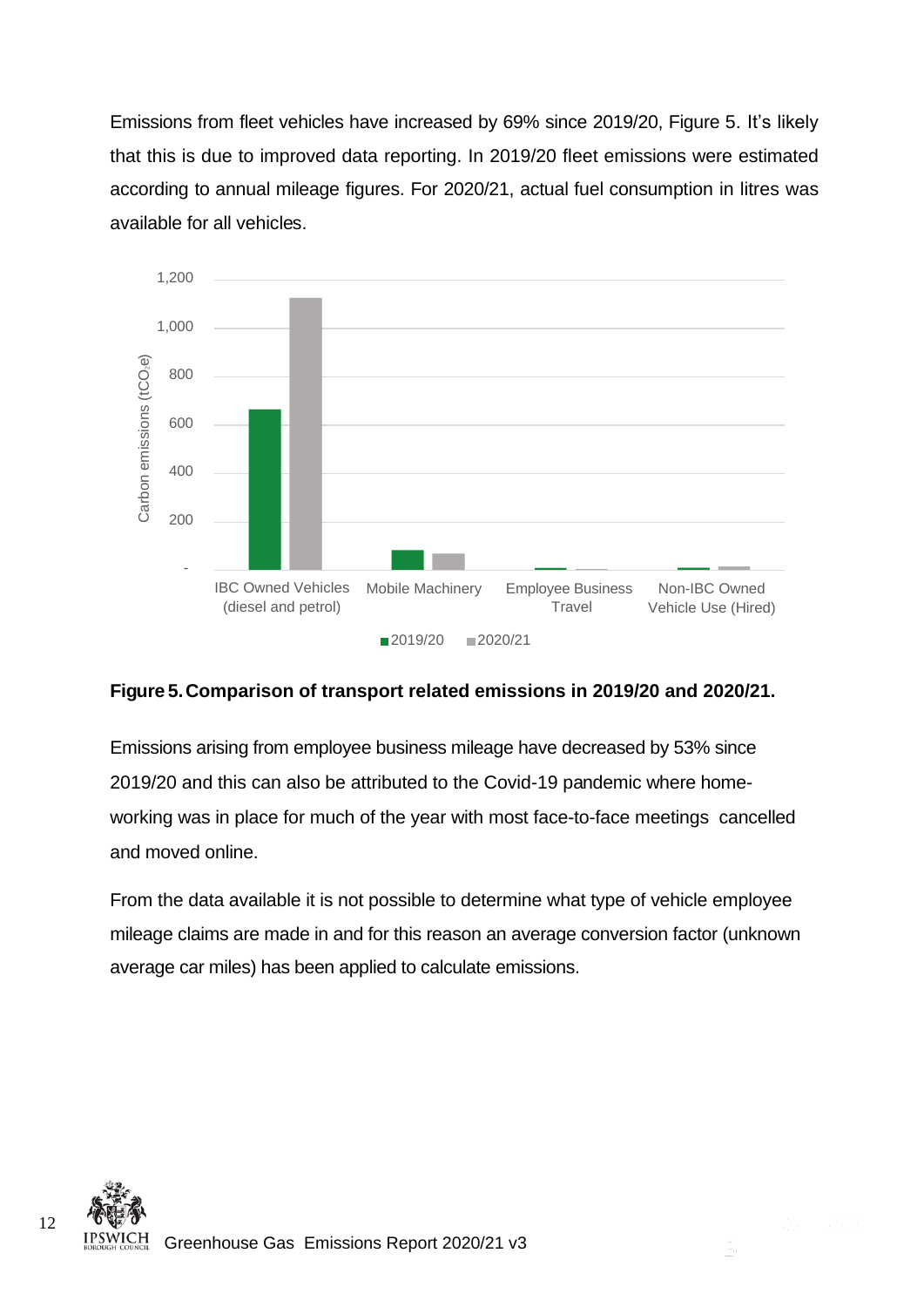### <span id="page-12-0"></span>**9. Water Emissions**

Emissions associated with water consumption and the discharge and treatment of wastewater are included in this carbon footprint. Although this represents 1% of the total carbon footprint, water use and disposal does have other environmental impacts which are not captured in carbon reporting, such as the depletion of water sources and the potential degradation of natural habitats.

As shown in Figure 6 below, Crown Pools has the highest water footprint which is to be expected given it is the largest leisure facility in Ipswich. The remaining top 10 buildings are also in line with what would be expected given the nature of the services they provide.



### **Figure 6. Top 10 buildings with the highest emissions arising from water supply and sewerage.**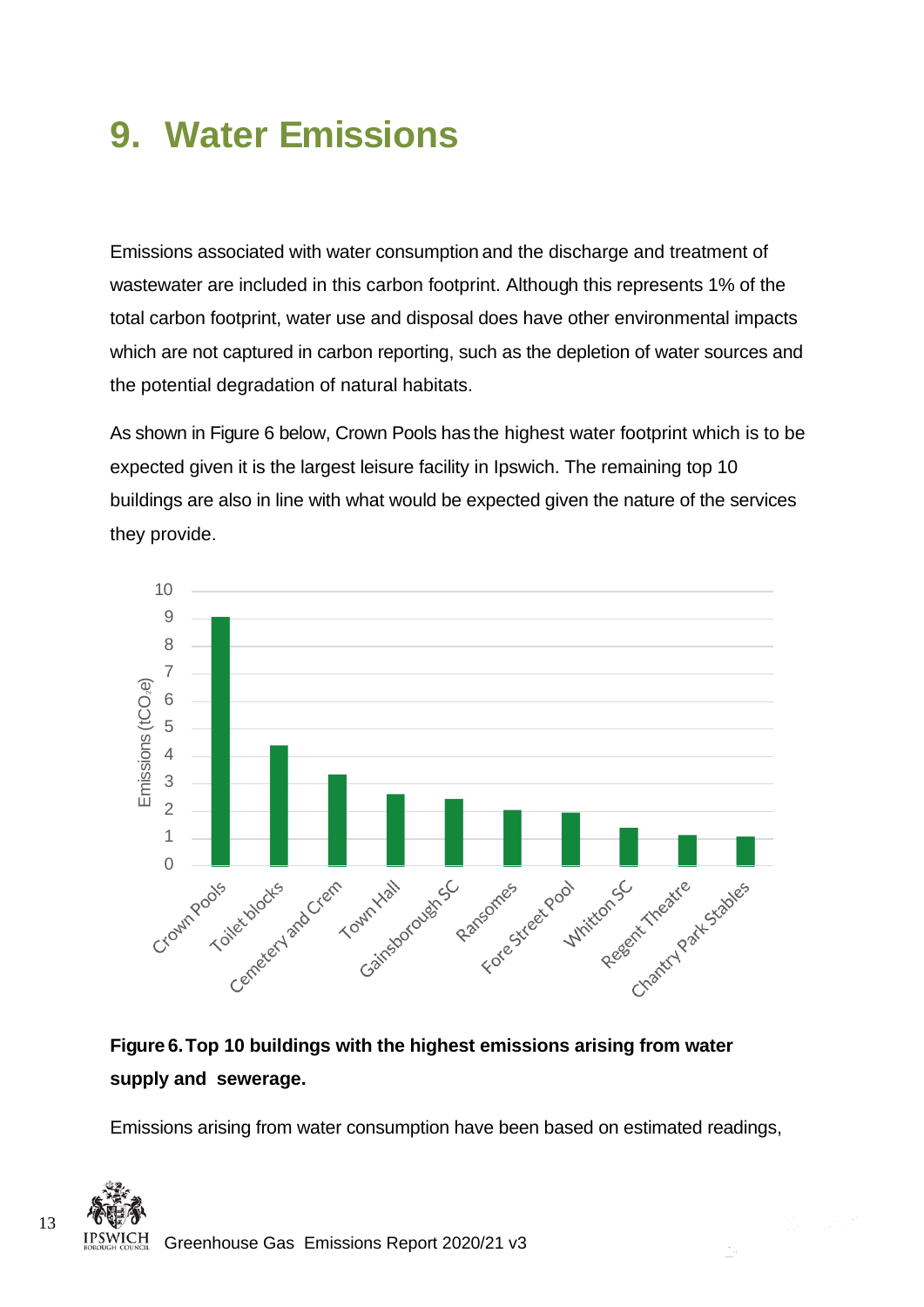and as with energy use, it is anticipated that consumption is lower than in previous years due to the Covid-19 pandemic. Comparisons to previous years' is not possible due to unavailability of data. No data has been provided for Waterfront Gym as it has not re-opened following the Covid-19 pandemic.

Accuracy of reporting will be improved if accurate water consumption is recorded at all sites.

## **10. Achievements Over Time**

Ipswich Borough Council has had a carbon reduction target since 2008 and reports on its GHG emissions annually. Although in making comparisons it should be noted that the Council's estate and activities may have changed over time, emissions have declined by 51% since 2014/15 which has previously been set as the baseline year.

As shown in Figure 7, emissions arising from the use of electricity have declined by 73%, gas emissions by 46% and transport related emissions by 4% since 2014/15. 2020/21 is the first year that water emissions have been included.

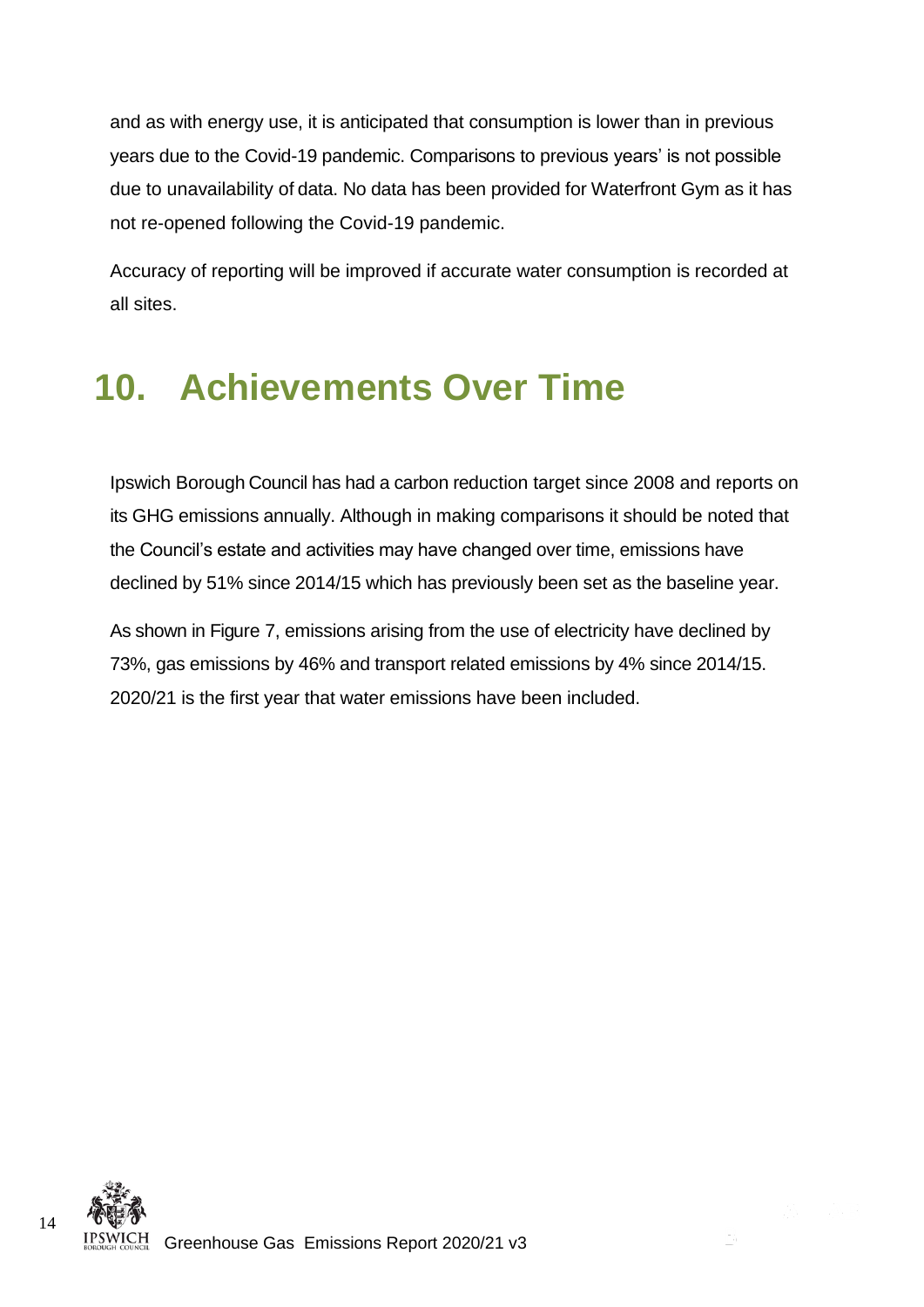

#### **Figure 7. Annual Greenhouse Gas Emissions Over Time**.

\*Data for 2018/19 is unavailable.

It should be noted that the decarbonisation of the UK's electricity grid (because of the increase in the supply of renewable electricity) has meant that associated carbon emissions have decreased and Carbon Conversion Factors per kWh have come down by 49% over this period, accounting for much of this emission reduction.

Furthermore, the Covid-19 pandemic has caused significant disruption to 'business as usual' throughout the timeframe covered in this report, as discussed in previous sections. As a result, the emissions reduction reported in 2020/21 may not necessarily reflect long-term change and it is likely that emissions may increase in 2021/22 as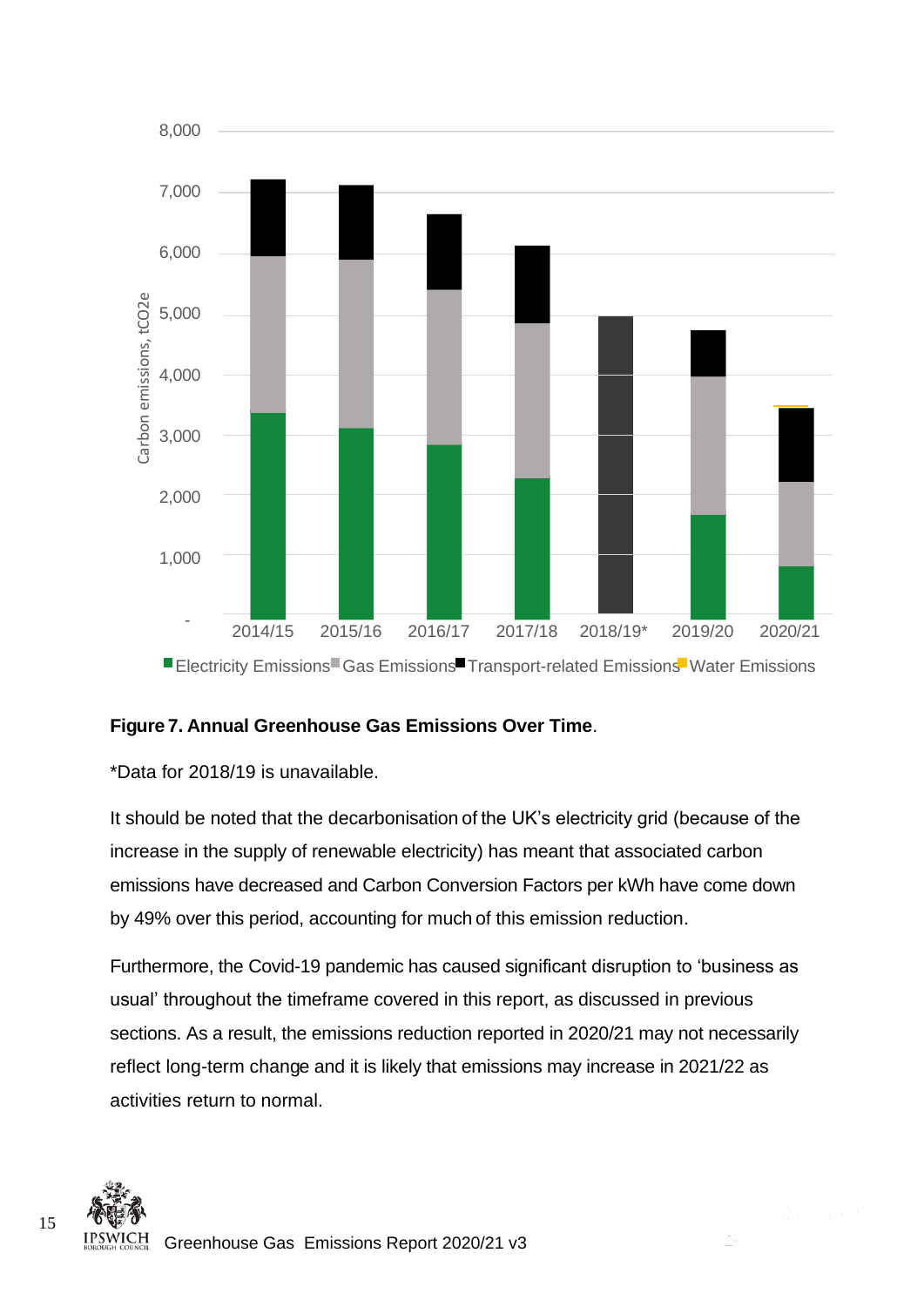## <span id="page-15-0"></span>**11. GHG Reporting in Future Years**

Ensuring that GHG Reports covering Ipswich Borough Council's operational energy use are produced on an annual basis will enable accurate year on year comparisons to be made and emissions reductions to be tracked over time. Newly acquired and operated buildings should also be included.

In future years, as data becomes available, the scope of this reporting could be expanded to cover other emissions sources across Ipswich Borough Council's estate and operations that the Council has direct influence over. This could include, for example, operational waste, fugitive GHG emissions from air-conditioning units, staff commuting, domestic energy used by staff working at home, and procurement.

Sub-metering and reporting of electric vehicle charging would also enable greater depth of analysis and reporting, as would the measurement of solar PV electricity generation and export from each site.